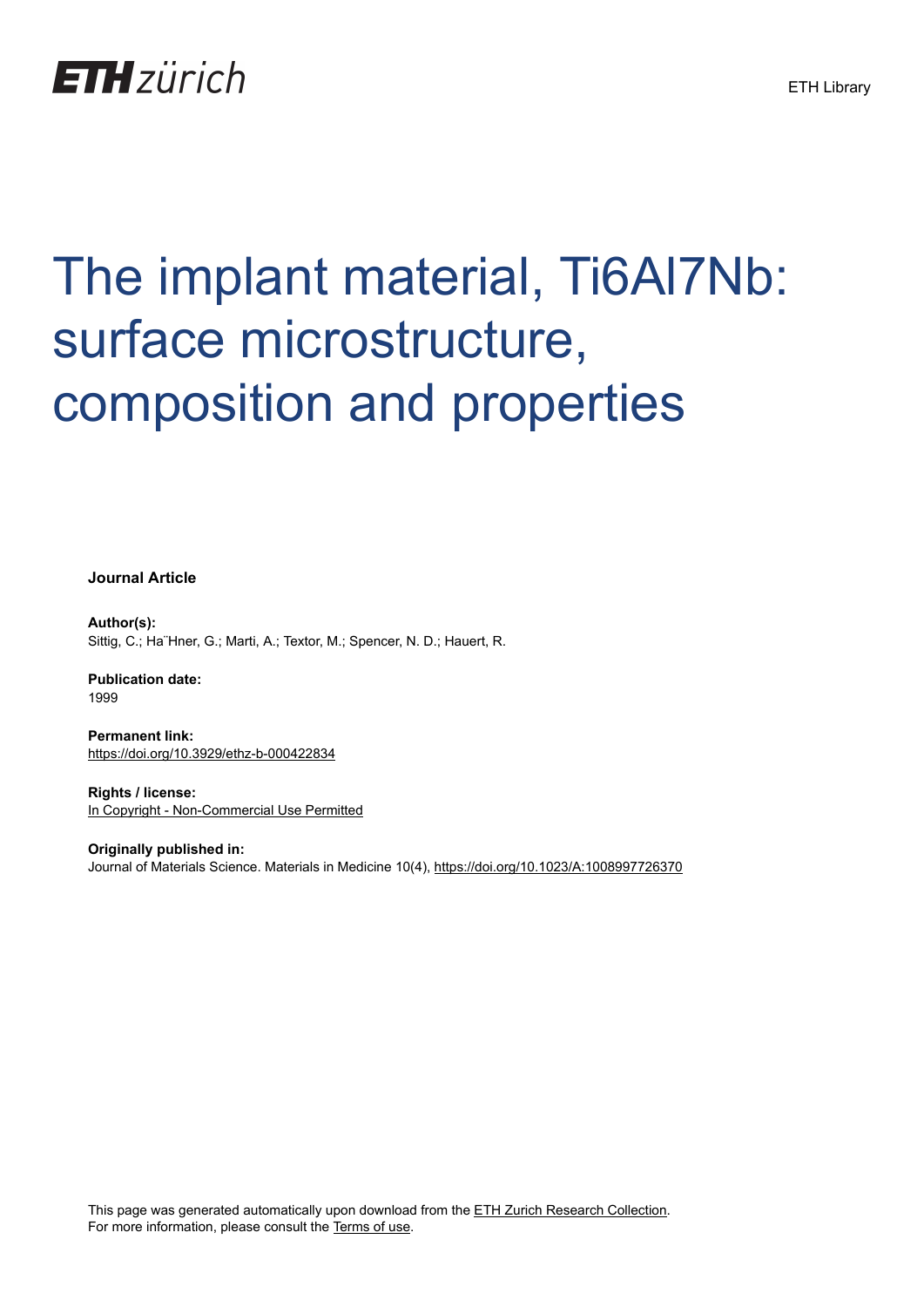# The implant material, Ti6Al7Nb: surface microstructure, composition and properties

C. SITTIG, G. HÄHNER, A. MARTI $^\ddag$ , M. TEXTOR, N. D. SPENCER $^*$ Laboratory for Surface Science and Technology, Department of Materials, ETH Zürich, Sonneggstr. 5, CH - 8092 Zürich, Switzerland

R. HAUERT

Swiss Federal Laboratories for Materials Testing and Research, Überlandstr. 129, CH-8600 Dübendorf, Switzerland

The excellent biocompatibility of titanium and its alloys is intimately related with the properties of the surface in contact with the biological environment, and therefore it is closely connected with the stable, passivating oxide layer that forms on its surface. In the present paper, the oxide layer on the alloy Ti6Al7Nb has been characterized using X-ray photoelectron spectroscopy, scanning Auger microscopy and pH-dependent lateral force microscopy. The alloying elements Al and Nb are incorporated in the oxide layer and detected in their most stable oxidized form, as  $Al_2O_3$  and  $Nb_2O_5$ . Their distribution in the oxide reflects the underlying  $\alpha$ - $\beta$  microstructure, with enrichment of Al in the  $\alpha$ - and of Nb in the  $\beta$ -phase (determined by electron microprobe). Friction measurements (lateral force microscopy) indicate slightly different, pH-dependent, lateral forces above the  $\alpha$ - and  $\beta$ -phase structures that point to small local variations in surface charges.

 $\circledcirc$  1999 Kluwer Academic Publishers

# 1. Introduction

Titanium and its alloys are among the most commonly used implant materials  $[1-3]$ , particularly for dental, orthopaedic and osteosynthesis applications. The interaction of the implant with its biological environment, the formation of the foreign material/tissue interface and the long-term success or failure of integration in the body is strongly connected with the surface properties of the implant device  $[4]$  – in the case of titanium, with the oxide layer. On the molecular level, the physical and chemical properties of the implant surface, e.g. structure, defects, roughness, contamination layer, surface energy and surface charges  $[5, 6]$ , are highly significant in determining the type and degree of surface/biomolecule interactions [7]. One of several factors that determine the adsorption kinetics of proteins on surfaces is the electrochemical behavior of the titanium oxide  $[8-10]$ .

Surface charges on biomaterial surfaces (metals, oxides and polymers) have been shown to influence surface properties that are relevant to the biocompatibility of the materials. This is particularly true for anchorage-dependent cells such as osteoblasts, where surface charges affect the attachment, morphology, migration and phenotype expression of cells in vitro [11]. The attachment and spreading of osteoblast cells is reported to be extraordinarily strong on very positively charged surfaces, with very intimate contact between the ventral cell membrane and the biomaterial surface. On negatively charged surfaces on the other hand, osteoblast cells tend to show a stand-off morphology with very localized attachment points [12]. It is very likely that this is an indirect effect of the biomaterial surface charges on cell behavior, the surface charges influencing the protein population and the conformation of the adsorbed proteins through electrostatic interaction. The type and conformation of the adsorbed proteins, in turn, triggers osteoblast behavior such as adhesion, migration, spreading, proliferation and differentiation of the cells.

The heterogeneous Ti6Al7Nb (wt%) alloy has an  $\alpha$ - $\beta$ structure [13], where the Al is enriched in the  $\alpha$ -phase, while Nb is enriched in the  $\beta$ -phase. To what extent the metal microstructure influences the local composition and morphology of the oxide overlayer was not studied in detail prior to the current investigation. In this study, the microstructure of the native oxide layer on Ti6Al7Nb has been investigated with X-ray photoelectron spectroscopy (XPS), scanning Auger microscopy (SAM) and atomic/ lateral force microscopy (AFM/LFM). The latter technique, when performed in aqueous electrolyte solution at different pH values, has been shown to be a promising method for the analysis of local surface charge differences on oxide films  $[14, 15]$ . Differences in the oxide layer of Ti6Al7Nb and commercial pure (cp) Ti may contribute to an understanding of differences in the biological response to these two implant materials.

<sup>\*</sup>To whom correspondence should be addressed. Email: nspencer@surface.mat.ethz.ch.

<sup>{</sup> Present address: Robert Mathys Stiftung, Bischmattstr. 12, CH-2544 Bettlach, Switzerland.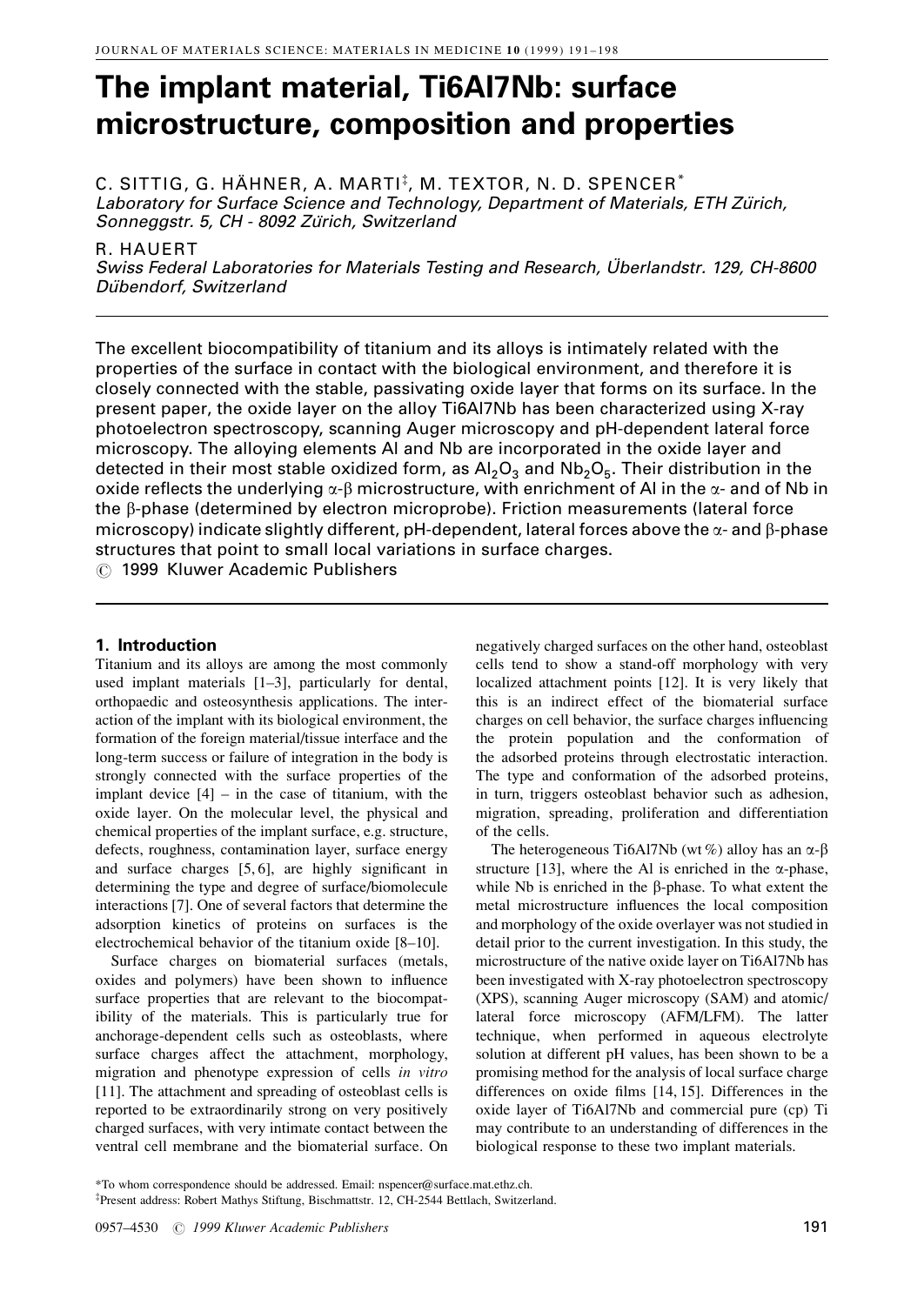# 2. Materials and methods

# 2.1. Material and surface preparation

Ti6Al7Nb discs were cut from a 16 mm rod. The samples were cleaned and then annealed  $(900\degree C, 4 h, in air)$  in order to slightly coarsen the microstructure (Fig. 1) for easier analytical imaging. The oxide layer, formed during annealing, was removed by grinding (SiC paper). Then the surfaces were mechanically polished to a mirror finish, using SiC grinding paper down to grit size  $600$  (15  $\mu$ m particle diameter), and then polished with  $10 \mu m$  diamond paste in oil and finally with a  $0.06 \,\mu m$  SiO<sub>2</sub> suspension. After polishing, the surfaces were cleaned in the following way: (1) successive ultrasonic cleaning in hexane, acetone, ethanol and ultrapure water (EASYpure UV, Barnstead, 18.2 M $\Omega$ cm); (2) passivation in 30% HNO<sub>3</sub> for 1 h; (3) immersion in ultrapure water and drying with  $N_2$ ; (4) plasma cleaning in  $O<sub>2</sub>$  plasma (Harrick PDC-32G) (at 42 Pa, for 2 min); and (5) storage in ultrapure water for at least 2 h. The samples that were investigated with LFM were cleaned with the cleaning procedure steps  $1-3$  only, since a certain instability in the LFM-signal was noticed following plasma treatment. It is believed that the surface is not significantly changed during plasma cleaning, which mainly removes the organic contamination [16], but a possible explanation for the LFM instability is that the equilibrium surface hydroxyl concentration is disturbed after exposure to oxygen plasma. No further growth in the 4–6 nm thickness oxide layer was observed due to plasma cleaning.

Samples prepared as described above have a microstructure that is large enough to be imaged with laterally resolving techniques such as electron microprobe (EMP) for the metal microstructure and SAM for the native oxide film.

#### 2.2. Experimental methods

The bulk composition and microstructure were analyzed and determined (Fig. 1) by the supplier, Sulzer Orthopedics, CH-8404 Winterthur.

#### 2.2.1. Electron microprobe

The elemental distribution in the alloy was determined by EMP measurements with a Cameca SX 100 system, operating the electron beam at 15 kV/60 nA.

#### 2.2.2. X-ray photoelectron spectroscopy

XPS spectra were recorded with a SAGE 100 system (Specs, Berlin, Germany) using non-monochromatized  $AIK<sub>α</sub>$  radiation at 390 W (13 kV) and an electron detector pass energy of 50 eV for survey and 14 eV for highresolution scans. Measurements were made at a take-off angle of 90° with respect to the sample surface. The area of information is typically  $9 \times 9$  mm<sup>2</sup>, the results therefore represent a laterally averaged chemical composition. To determine the quantitative surface composition from XPS data, the sensitivity factors of Evans et al. [17] were used. All binding energies were referenced by setting the  $CH<sub>x</sub>$  peak to 285 eV.

# 2.2.3. Scanning Auger microscopy

SAM measurements were performed to investigate the lateral distribution of the alloying elements in the oxide layer (information depth: 3-5 nm). They were carried out with a Physical Electronics PHI 4300 SAM system, operating the electron beam at 8 kV/85 nA and the cylindrical mirror analyzer at 0.3% resolution. The lateral resolution of the SAM system is about  $0.1 \,\mu\text{m}$ .

# 2.2.4. Lateral force microscopy

To investigate differences in surface charging of the two different surface phases (detected by SAM analysis), LFM measurements were performed using an AFM/LFM (Nanoscope III, Digital Instruments, Santa Barbara, CA), fitted with a liquid cell. The nominal spring constant of the commercially available  $Si<sub>3</sub>N<sub>4</sub>$  cantilever used was  $0.03$  N m<sup>-1</sup> (Park Scientific Instruments, Sunnyvale, CA). Prior to the measurement, the cantilevers were plasma cleaned in an  $O<sub>2</sub>$  atmosphere for 2 min. The frictional force measurements were performed with a 125-um scanner. The frictional force was determined by calculating the difference of the lateral signal between forward and backward scanning [15]. The applied load was typically 2 nN, and it was checked immediately following the scan (by means of a force curve measurement), in order to ensure its constancy during the friction experiments. The electrolyte used was a 10 mM aqueous NaCl solution (Fluka Chemie AG), where the pH values were adjusted with HCl in the acid range and NaOH (Merck AG) in the alkaline range, choosing appropriate acid or base concentration in order to maintain a nearly constant ionic strength. The  $H_3O^+$ concentration of the aqueous electrolyte solution was monitored with a pH meter (Mettler, Delta 340). The pH values used in this work ranged from 3.8 to 7.9.

# 3. Results and discussions 3.1. Microstructure

The microstructure before annealing (Fig. 1a) clearly shows the expected duplex microstructure consisting of the so called  $\alpha$ - and  $\beta$ -phases [13]. Al stabilizes the lowtemperature  $\alpha$ -phase (h.c.p.), while Nb stabilizes the high-temperature  $\beta$ -phase (b.c.c.). The latter phase thus contains a higher concentration of Nb, whereas Al is enriched in the  $\alpha$ -phase. The resulting microstructure of this alloy can be described as grains consisting of pure  $\alpha$ phase surrounded by a mixture of  $\alpha$ - and small amounts of  $\beta$ -phases.

The effect of the annealing at  $900\degree C$  in air for 4 h is illustrated in Fig. 1b. Both the  $\alpha$ - and the  $\beta$ -phases are clearly coarsened. The  $\alpha$ -phase grain size is in the range  $5-20 \mu m$  in diameter and the  $\beta$ -phase grains have a size of about  $1-5 \times 10-20 \,\text{\mu m}^2$ .

# 3.2. Electron microprobe

The EMP images are presented in Fig. 2. The EMP technique has an information depth of typically  $3-5 \mu m$ , i.e. about half a "grain-layer" is investigated. These measurements demonstrate that the elemental distribu-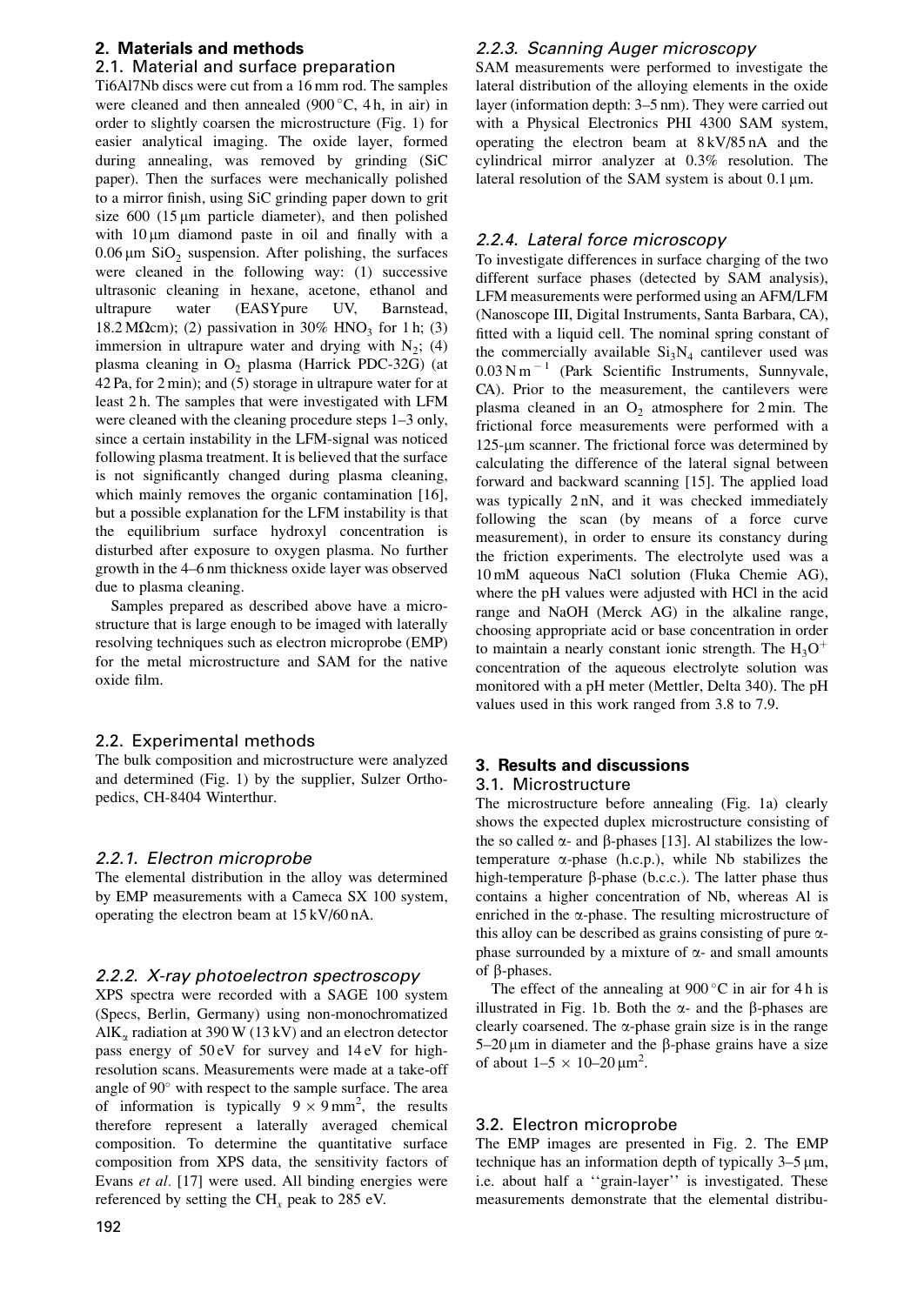

Figure 1 Microstructure of Ti6A17Nb (a) before and (b) after annealing in air  $(900 °C, 4 h)$ .

tion of Ti, Al and Nb in the bulk is as expected with Al enriched grains ( $\alpha$ -phases) and Nb enriched  $\beta$ -phases.

#### 3.3. X-ray photoelectron spectroscopy

With XPS the following elements were detected at the sample surface: Ti, Al, Nb, O and C (Table I). The spectrum is dominated by Ti and O emission intensities due to the naturally formed  $TiO<sub>2</sub>$  surface layer. Additionally, from the Al 1s signal at 74.5 eV and the Nb 3d at 207.6 eV peak position we conclude that the alloying elements are present in the oxide film in their most stable oxidation states, i.e. as  $Al_2O_3$  and  $Nb_2O_5$ .

If the XPS Ti (2p) signal contains a contribution from the metal below the surface oxide (with XPS using the Al-anode, 95% of the information originates from a depth of  $0-7$  nm in the case of TiO<sub>2</sub>, the thickness of the oxide layer can be calculated, with the assumption of a uniformly thick and flat layer  $[18]$ . For samples prepared as described in the experimental section, the native oxide layer is calculated to have a thickness of 4–7 nm.

The calculated Ti-, Al- and Nb- surface concentrations (wt%) (normalized to 100%) are in the ratio Ti : Al :  $Nb = 86.1 \pm 0.7$ :  $6.7 \pm 0.8$ :  $7.2 \pm 0.7$ . A comparison of these values with the concentration in the bulk  $(wt\%)$  $(Ti : Al : Nb = 86.6 : 6.2 : 7.2)$  shows that the surface concentration is similar to that of the bulk for all elements.

Furthermore, these data show that the surfaces are clean. The contamination consists mostly of carbon (about  $10$  at %), typically due to adsorbed organic molecules, generally present on air-exposed samples.

### 3.4. Scanning Auger microscopy

In contrast to EMP, SAM only senses the oxide layer. The SAM images clearly show an inhomogeneous distribution of Ti, Al and Nb (Fig. 3b, c, d) in the oxide layer, influenced by the underlying microstructure. The exact quantification of the composition in the two regions detected is difficult to determine with Auger microscopy, mainly due to changes of the O-content with measuring time ( partial decomposition of the oxides during the electron bombardment). It can be said, however, that in the oxide above the  $\alpha$ -phase the Al concentration is about two times and the Nb concentration is about 1/6 times the concentration measured above the  $\beta$ -phase.

The  $\beta$ -phase is harder than the  $\alpha$ -phase. On polished samples, this results in a topographical structure on the surfaces, as can be seen in the secondary electron image (Fig. 3a), with the  $\beta$ -phases protruding slightly out of the

TA B L E I XPS data [at%] of cleaned Ti6Al7Nb sample surfaces

| Elements       | at $%$         |
|----------------|----------------|
| Ti             | $25.5 \pm 0.2$ |
| A <sub>1</sub> | $3.5 + 0.4$    |
| Nb             | $1.1 \pm 0.1$  |
| $\circ$        | $59.4 + 0.1$   |
| $\mathcal{C}$  | $10.2 + 0.6$   |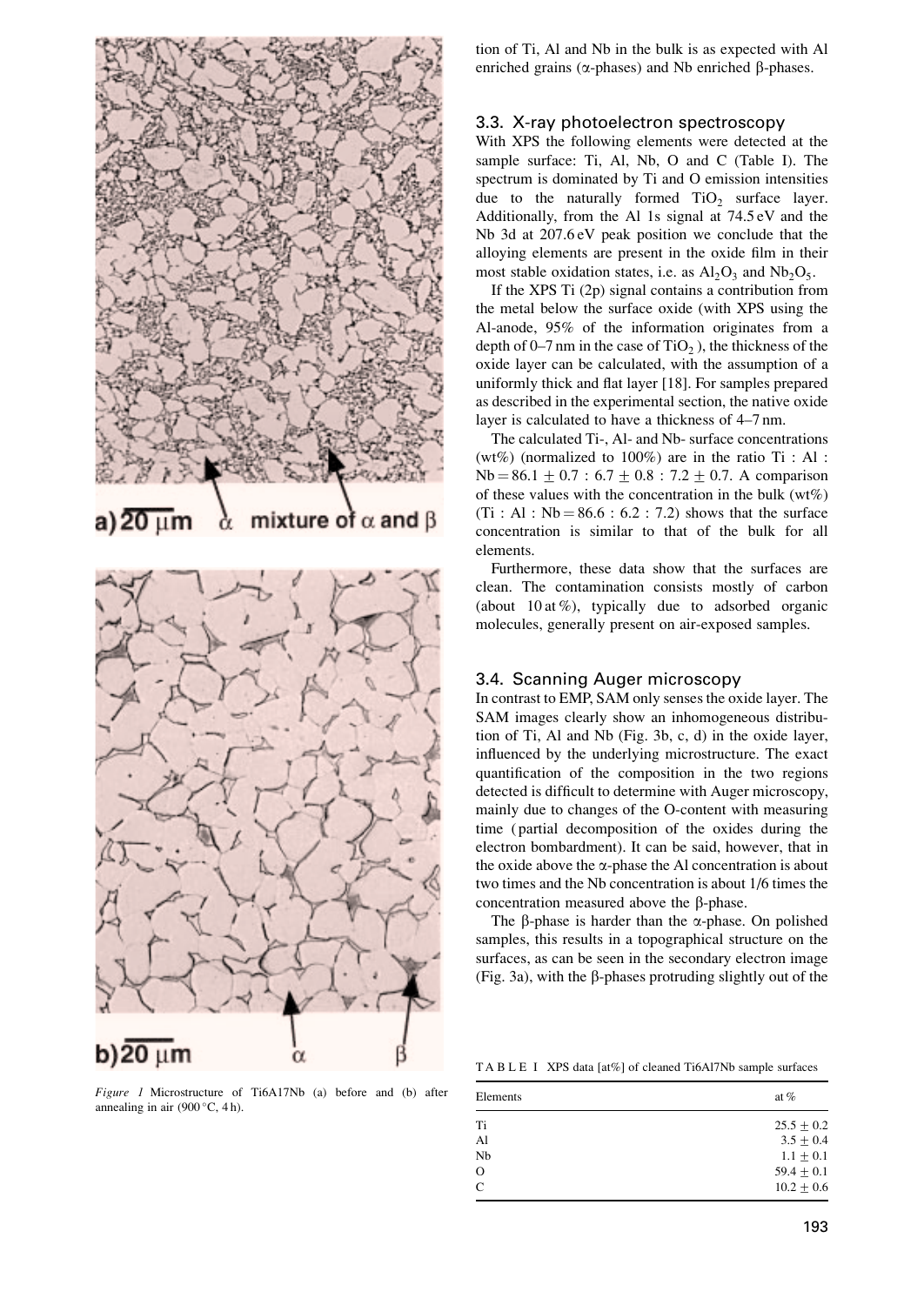

Figure 2 EMP images of the coarse grain Ti6A17Nb (information depth:  $3-5 \mu m$ ); the elemental distribution maps of (a) Ti, (b) Al and (c) Nb in the metal.

**Nb** 

surface compared to the  $\alpha$ -phases. The measured elemental distribution images are not disturbed by a topographical effect, however, as can be seen on the SAM map of C (Fig. 3e), showing an equal distribution of C on both phases.

 $20 \mu m$ 

These measurements demonstrate that the oxide layer on Ti6A17Nb is not a homogeneous layer. The alloying elements are included in the oxide layer and distributed according to the underlying metal microstructure. Therefore the oxide layers present on cp Ti (which contains neither  $Al_2O_3$  nor  $Nb_2O_5$ ) and Ti6Al7Nb are clearly different.

#### 3.5. Lateral force microscopy

Lateral force measurements were performed in 10 mM NaCl solution as a function of pH, to investigate

differences in tip-surface interactions above the two oxide phases, as detected by SAM. If the outermost surface layers of these oxide phases are distinguishable by pH-dependent LFM, local differences in the charge density distributions above the  $\alpha$ - and  $\beta$ - phase are present.

 $C)$ 

Initially, AFM height images were taken to locate an area containing both oxides above the  $\alpha$ - and the  $\beta$ -phase. The oxides above the  $\alpha$ - and  $\beta$ -phase are distinguishable in the height image mode due to the small height differences of the two metallurgical phases occuring after polishing. Furthermore, the size of the oxide phases detected by AFM corresponds to the typical form and size of the  $\alpha$ - and  $\beta$ -phases detected with SAM.

Fig. 4 shows the friction force images measured at different pH values, varying from pH 3.8 to 7.9. The friction force images are reversible in this pH range, and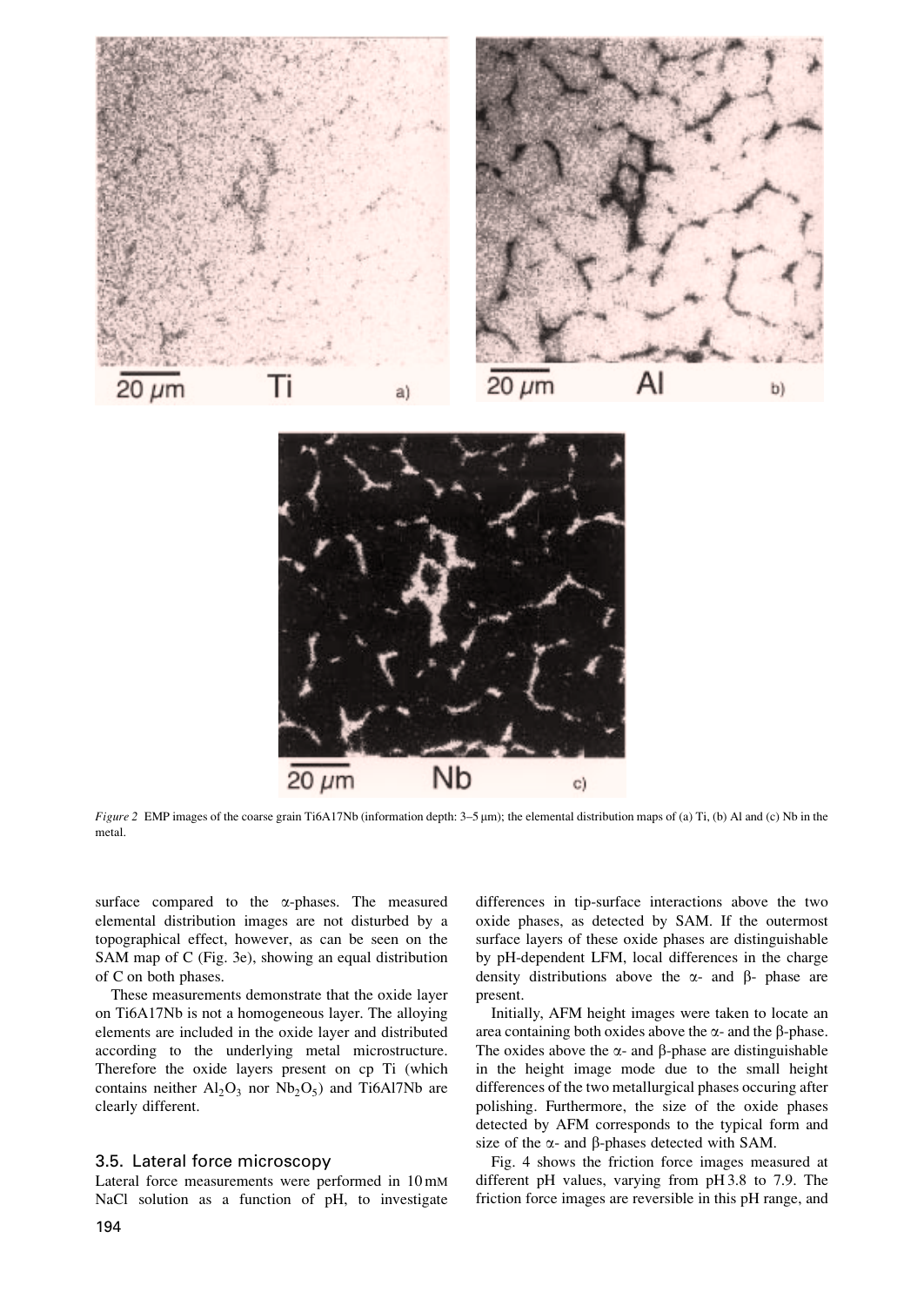

Figure 3 SAM images of the coarse Ti6A17Nb native oxide layer (information depth: 3-10 nm); (a) secondary electron image of the analyzed area; (b) SAM map of Ti,  $(c)$  Al,  $(d)$  Nb and  $(e)$  C.

therefore effects due to chemical modifications (e.g. dissolution) can be excluded. Friction force differences between the areas above  $\alpha$ - and  $\beta$ -phases at different pH values are clearly visible and indicate locally different surface charges [14, 15]. Qualitatively, the following frictional force behavior in the two different oxide phase regions was detected: at  $pH 6.9$  nearly no significant difference of friction force was observed between the two phases, while at pH 3.8 and pH 7.9 a slightly higher friction force was detected on the  $\alpha$ -phase. At all pH values, however, the differences are small, indicating a surface charge distribution that is nearly homogeneous. The observed difference in the friction force signal between the  $\alpha$ - and  $\beta$ -phase is, although optically clearly visible in the images, below 3%, i.e., very low in all cases.

The lateral surface composition determines the

observed overall isoelectric point (IEP) if the area probed by the tip, while in contact during scanning, is homogeneously composed of the different oxides. The IEP of a material that is a mixture of different oxides is therefore determined both by the IEPs and by the charge densities of the different contributing oxides. The observed small differences are likely to be due to the different compositions of the  $\alpha$ -and  $\beta$ -phases. These phases are laterally homogeneous, at least down to submicrometer  $(0.1 \,\mu\text{m})$  scale, based on the scanning Auger results. It is likely that the tip, while scanning across the surface, will then sense a charge distribution that is an average of the different contributing oxides. In a recent investigation, it was shown that the lateral force between an AFM tip and an oxide surface in an electrolyte resembles a bell-shaped curve with a maximum between the IEPs of the materials under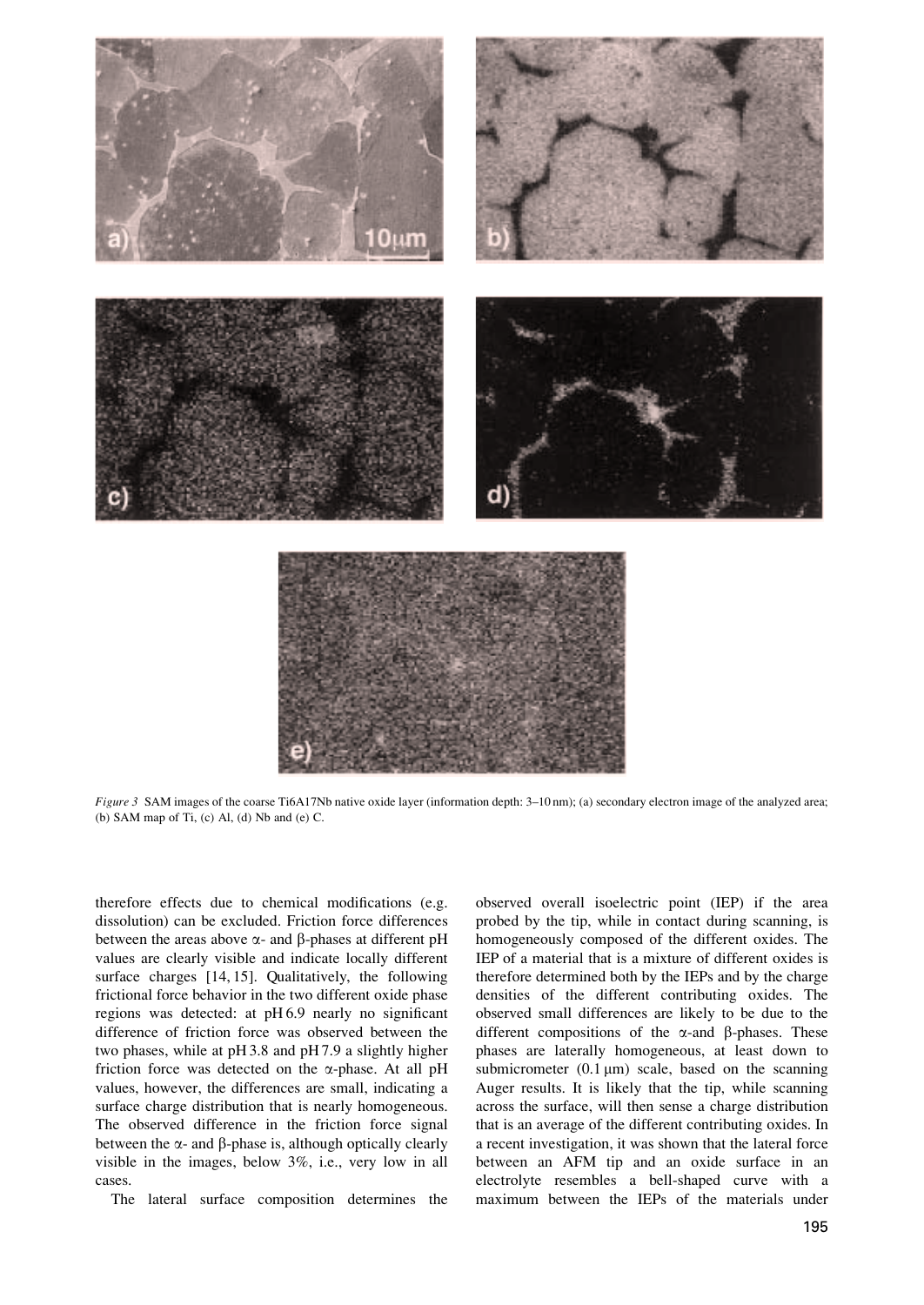

 $5.88 \mu m$  0







Figure 4 Friction force images at different pH values of coarse Ti6Al7Nb surfaces.

investigation and low values above and below both IEPs [14, 15]. We have modeled the lateral force on the  $\alpha$ - and  $\beta$ -phases by taking into account the Al, Ti, and Nb oxide phases of the substrate and the  $Si<sub>3</sub>N<sub>4</sub>$  tip. We have used gaussians with the maximum value between the IEPs of tip and each oxide and "low" values at both IEPs (the full-width-at-half-maximum corresponds to half of the difference between the IEPs). Literature values for the IEP of  $TiO<sub>2</sub>$  are reported to be in a range of 5 to 7 [19, 20], for  $Al_2O_3$  around 8, and for  $Nb_2O_5$  around 4.1 [20]. The IEP of an oxygen-plasma-cleaned tip is around 3. The maximum values are determined by the charge density, which is similar for Ti and Al [21], while for Nb no literature values are reported. It is reported, however, that specific adsorption of Na occurs on  $Nb<sub>2</sub>O<sub>5</sub>$  in a NaCl solution for pH values above 4 [22]. The overall curve for each phase is then a superposition of these single curves. These overall curves representing the pH-dependence of the lateral force are slightly different for both phases, due to their different compositions (see Figs 5 and 6). For the calculation we have assumed highest surface charge density on TiO<sub>2</sub>, a slightly lower density on  $Al_2O_3$ ( ~ 80% of the value of Ti O<sub>2</sub>) and ~ 10% for Nb<sub>2</sub>O<sub>5</sub>.

Depending on the exact values of IEP, charge density and local composition of the different phases, the average lateral force will vary. However, since the composition of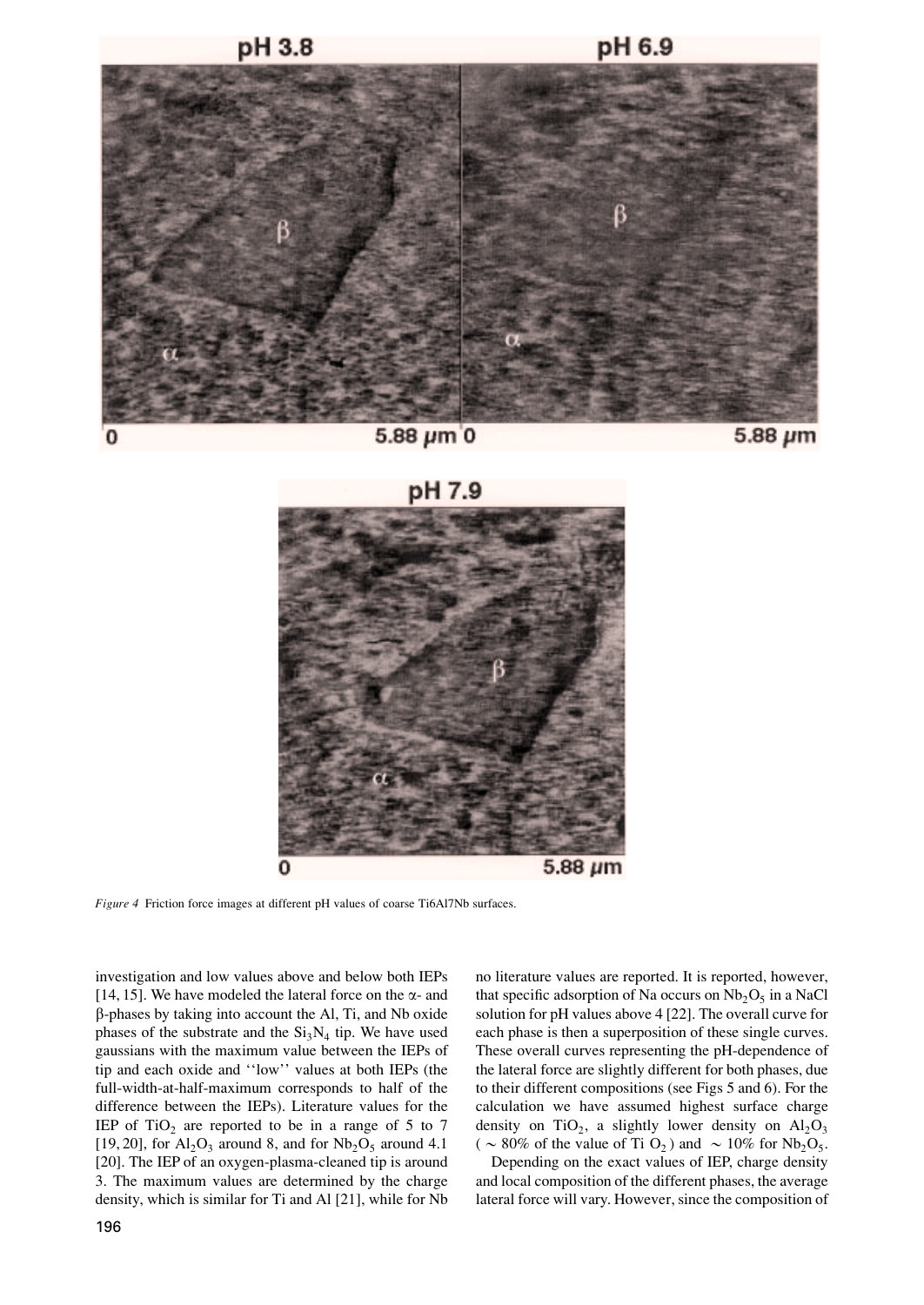

Figure 5 Expected lateral force for the different oxides on the  $\beta$ -phase and the resulting overall force.

the oxides on the  $\alpha$ - and  $\beta$ -phase are similar, only small differences in lateral force will result. This is indeed supported by the small differences observed in the LFM measurements.

Our simple model predicts small differences over the entire pH range with only slight variations. The lower value at  $pH7$  is, however, not reflected in our simple model. However, it is not clear, for example, what effect a specific adsorption of Na ions on  $Nb<sub>2</sub>O<sub>5</sub>$  will have on the entire system. A composition of the oxides that differs locally from the assumed stoichiometric ratios would also certainly modify the charge distribution. The lateral composition of the oxides may also play a crucial role. The assumption of small areas composed of the ideal oxides may be erroneous. Also it has to be borne in mind that LFM probes only the outermost layer, where an enrichment of some metal oxides might occur. A slight enrichment of Al in the  $\beta$ -phase, for example, would result in a lower friction force for pH  $\sim$  7. These LFM measurements indicate, however, that the physicochemical properties of the outermost atomic layer of the two oxide phases are slightly different.



Figure 6 pH dependent lateral forces on  $\alpha$ - and  $\beta$ -phase and their difference.

## 4. Conclusions

The surface of the implant alloy Ti6A17Nb is shown by X-ray photoelectron spectroscopy and scanning Auger microscopy to have a laterally inhomogeneous natural oxide film with a local composition that reflects the underlying duplex  $\alpha$ - $\beta$ -microstructure of the alloy. The oxide layer above the  $\alpha$ -phase is enriched in Al by a factor of two, compared to the oxide above the B-phase. while the oxide above the  $\beta$ -phase has a sixfold higher Nb content compared to the oxide film above the  $\alpha$ phase. Lateral force measurements in an electrolyte, taken as a function of pH, indicate slight differences in the pH-dependence of the frictional force on the two oxide phases. It is proposed that these differences reflect different pH-dependent surface charges. It was shown that LFM has a very high sensitivity to differences in charge distribution.

#### Acknowledgment

The authors would like to thank: Mr M. Windler of Sulzer Orthopedics Ltd, CH-8404 Winterthur, for technical support and supply of materials; Dr P.-H. Vallotton and Mrs D. Müller of Straumann Institute, CH-4437 Waldenburg, for technical support and sample preparation; Mr R. Steger and Mr H. Weber of Sulzer Orthopedics Ltd for the microstructure analysis; Mr S. Kysela of Alusuisse Technology & Management AG, CH-8212 Neuhausen, for the microprobe analysis; and the Council of the Swiss Federal Institutes of Technology for their financial support of this work through their Priority Program on Materials.

#### **References**

- 1. S. G. STEINEMANN and P. -A. MAÈ USLI, in Proceedings of the 6th World Conference on Titanium, France, 1988, (1989) p. 535.
- 2. J. LAUSMAA, L. MATTSSON, U. ROLANDER and B. KASEMO, Biomed. Mater. MRS; symposium (1986) p. 351.
- 3. B. KASEMO and J. LAUSMAA, CRC Crit. Rev. Biocompatibility 4 (1986) 335.
- 4. B. D. RATNER, in ``Surface characterisation of biomaterials,'' (Elsevier Science Publishers B.V., Amsterdam 1988) p. 13.
- 5. L. VROMAN and A. L. ADAMS, in "Proteins at interfaces, physicochemical and biochemical studies,'' edited by J.L. Brash and T.A. Horbett (ACS, Washington DC, 1987) p. 154.
- 6. T. A. HORBETT and J. L. BRASH, in "Proteins at interfaces, physicochemical and biochemical studies,'' edited by J.L. Brash and T.A. Horbett (ACS, Washington DC, 1987) p. 1.
- 7. X. CLIVAZ, R. EMCH, P. DESCOUTS, P. VAUDAUX, D. LEW, M. DELMI and H. VASEY, Clin. Mater. 5 (1990) 191.
- 8. T. ALBREKTSSON, P. I. BRÅNEMARK, H. A. HANSSON, B. KASEMO, K. LARSSON, I. LUNDSTRÖM, D. MCQUEEN and R. SKALAK , Ann. Biomed. Eng. 11 (1983) 1.
- 9. J. M. GOLD, M. SCHMIDT and S. G. STEINEMANN, in ``Clinical implant materials, advances in biomaterials'' vol. 9, edited by G. Heimke, U. Soltèsz and A.J.C. Lee (Elsevier Science Publishers B.V., Amsterdam 1990) p. 69.
- 10. R. THULL, Med. Progr. Technol. 16 (1990) 225.
- 11. J. E. DAVIES, in "Surface characterization of biomaterials," edited by B.D. Ratner (Elsevier Science Publishers B.V., Amsterdam 1988) p. 219.
- 12. J. E. DAVIES, B. CAUSTON, Y. BOVELL, K. DAVY and C. S. STURT, Biomaterials 7 (1986) 231.
- 13. M. SEMLITSCH, F. STAUB and H. WEBER, Biomedizinische Technik 30 (1985) 334.
- 14. A. MARTI, G. HÄHNER and N. D. SPENCER, Langmuir 11 (1995) 4632.